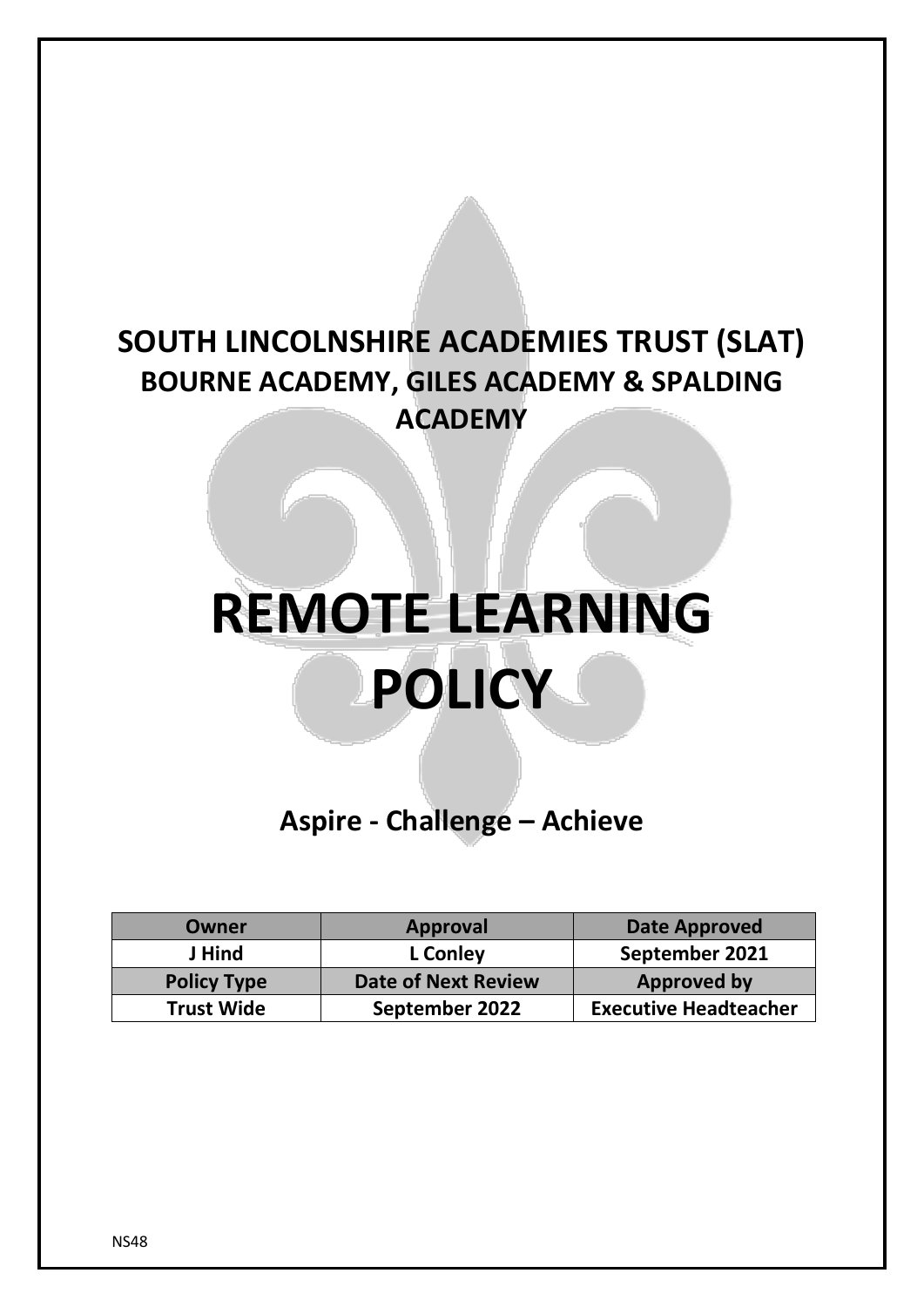### **Remote Learning Policy Context**

South Lincolnshire Academies Trust (SLAT) comprises of three non-selective academy schools, Bourne, Giles and Spalding Academies which operate within the selective school catchment area of Lincolnshire. The schools provide for the needs of just over 3500 students, with two of the schools ranked as some of the top performing schools in Lincolnshire as evidenced by DfE data. Bourne and Spalding academies feed in to the Sixth Form located at Bourne Academy which offers a mix of GCE, GCSE and vocational courses.

#### **Remote education provision: information for parents**

This information is intended to provide clarity and transparency to students and parents or carers about what to expect from remote education when they are absent from school or if local restrictions require entire cohorts (or bubbles) to remain at home or if schools are instructed to close.

#### **Remote education provision when schools are open**

Where individual students or staff need to self-isolate how remote education is provided will differ from the approach for whole groups. This is due to the challenges of teaching students both at home and in school.

# **If my child is not in school because they are self-isolating, how will their remote education differ from the approaches described above?**

 Whilst the school is fully open to all year groups all lesson work is set for students online to support any student that is absent from school. All lesson work is available on Show My Homework and listed as weekly '**Classwork**' tasks separate from Homework assignments and will be clearly labelled as work for those students absent from that lesson. Please note that students who are attending school and present in lessons may ignore these tasks.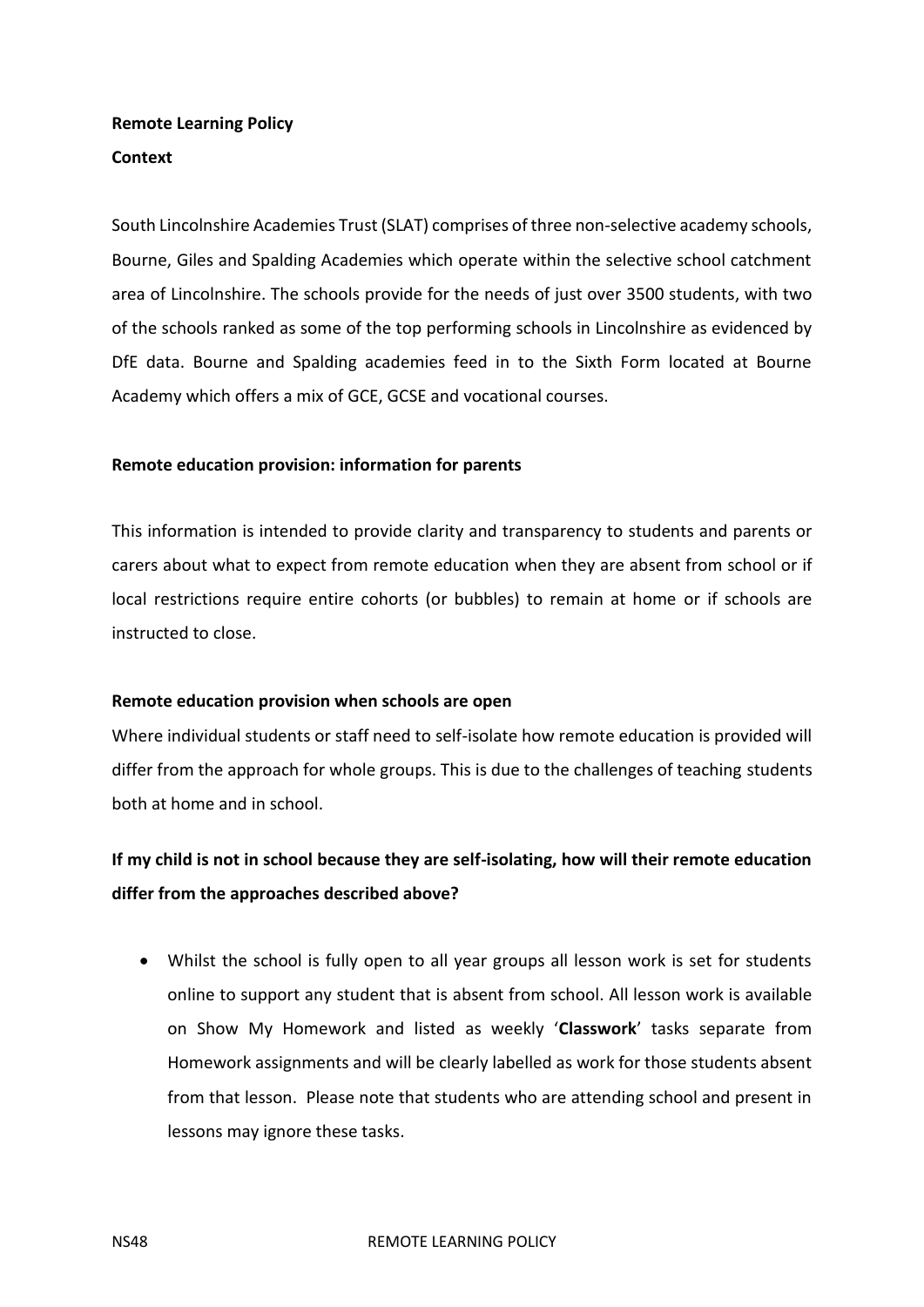For those students who are classed as extremely clinically vulnerable and thus shielding at home for a prolonged period of time, assuming that the student is well enough to do so, at Key Stage 4 and 5, Microsoft TEAMS can be utilised to livestream the lesson at school directly to the student at home.

If a member of staff is required to self-isolate, then:

- For all exam groups, when feasible to do so, 'Internal Cover' will take place where another subject specialist will step in to teach the lesson.
- If Internal Cover is not possible and the member of staff self-isolating is well enough to do so, that teacher may livestream into the classroom via Microsoft TEAMS and teach their regular class from home with another teacher present in the classroom to monitor the group.
- If neither of the two previous options are possible and the teacher is too ill to teach from home, then an appropriate cover lesson will be set by the Head of Department.

#### **Remote education provision when schools are closed**

#### **The remote curriculum: what is taught to students at home**

- We teach the same curriculum remotely as we do in school wherever possible and appropriate to do so.
- We have, however, needed to make some adaptations in some subjects. For example, Core PE lessons will not be set but replaced with a range of suggested weekly PE activities that can be undertaken at home under current COVID restrictions and there will be a reduced emphasis on the practical elements of the Creative Arts subjects (Drama, Art, DT, Music, Food).
- Content has been adapted to fit remote learning by balancing the consolidation of knowledge with the teaching of new content. This has included changing the order of units and leaving difficult concepts until later when students are permitted to return to school.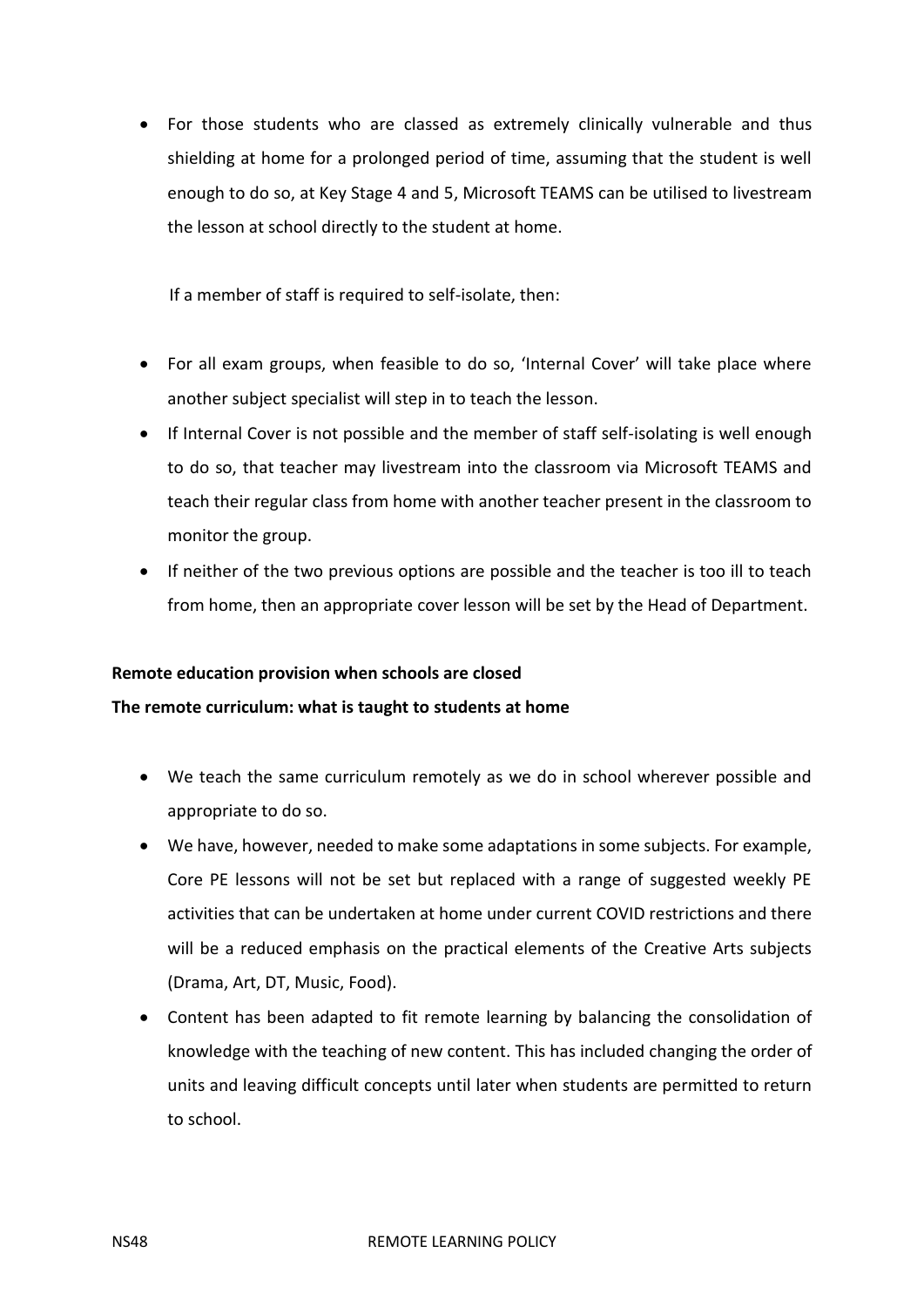The lessons set by staff are monitored, sampled and quality assured by senior staff on a daily basis to ensure that both the correct number of lessons has been set and that its content is appropriate.

#### **Remote teaching and study time each day**

How long can I expect work set by the school to take my child each day?

- We expect that remote education (including remote teaching and independent work) will take students broadly 4 -5 hours a day. At KS4 & 5, in particular the examination year groups (11 & 13), should expect additional revision tasks in preparation for forthcoming exams.
- Provided they are well enough to do so, students would need only complete the subjects they would normally have timetabled for that day and are to spend approximately, no more than 1 hour on a subject*.* Key Stage 4 and 5 students studying for potential future examinations, and those who need to catch up, would be expected to later continue and finish tasks set as they would normally do for homework.
- Students are encouraged to "move on after an hour" and will not receive sanctions for unfinished work especially at Key Stage 3.
- Additional Home Learning tasks (Homework) will not be set to maintain the normal 5 period day and manage student workload except for Accelerated Reading which will be set for Years 7 & 8 and Bedrock Learning for Year 8 both at Bourne Academy.

#### **Accessing remote education**

How will my child access any online remote education you are providing?

- All work will be set on the 'Show My Homework' website for which all students and parents have access to.
- Sign in using Office 365 via the Satchel One website and Show My Homework is also accessible from school website where there is also a 'Help guide' *(click on the Show My Homework icon in the menu bar)*.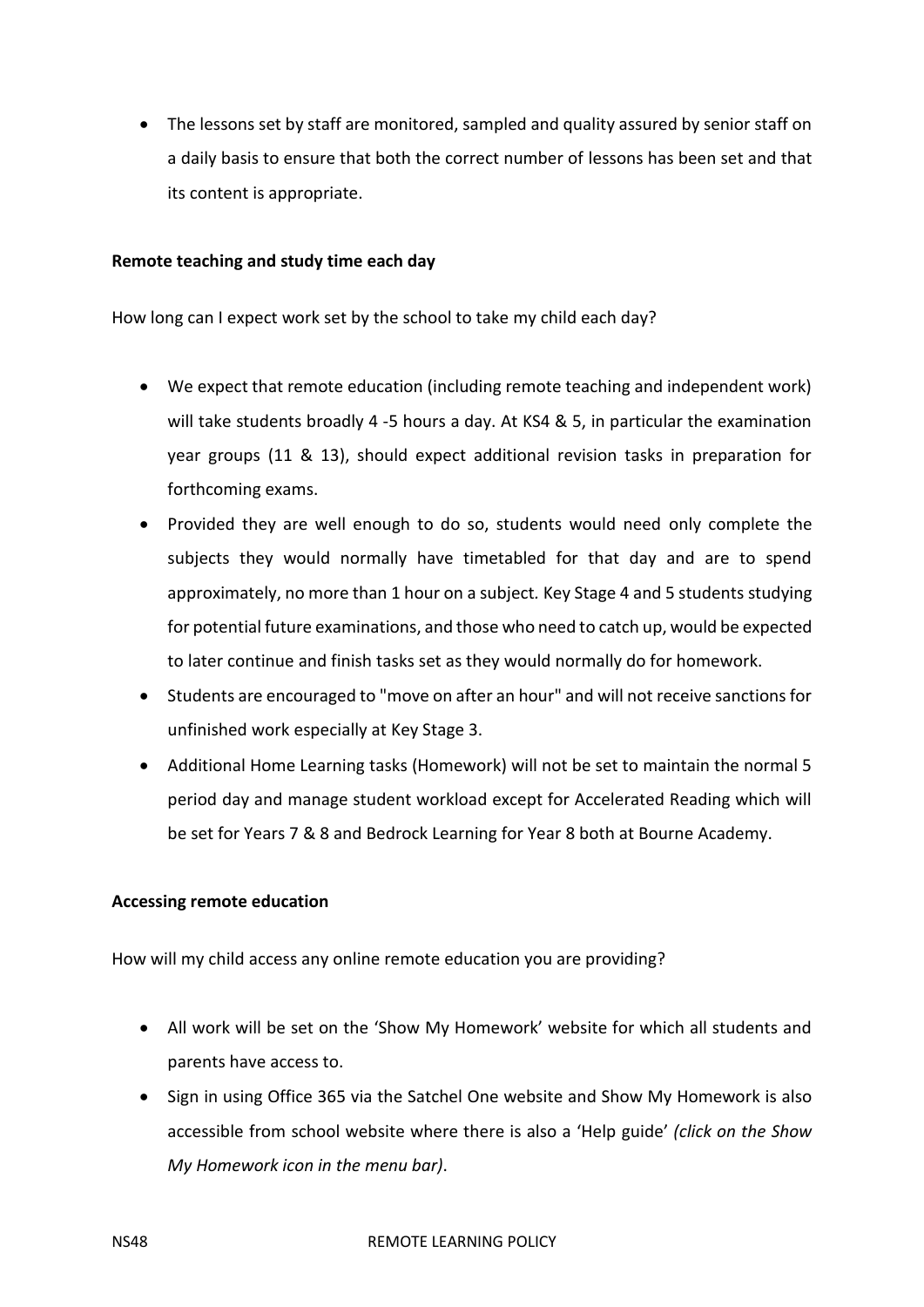- Further queries specific to Show My Homework can be emailed to the team via: [ShowMyHomework@bourneacademy.org](mailto:ShowMyHomework@bourneacademy.org)  [ShowMyHomework@spaldingacademy.org.uk](mailto:ShowMyHomework@spaldingacademy.org.uk) [ITSupport@gilesacademy.co.uk](mailto:ITSupport@gilesacademy.co.uk)
- If further IT assistance is required contact either the IT Department at: [ITSupport@bourneacademy.org](mailto:ITSupport@bourneacademy.org) or call 01778 422365 [ITSupport@spaldingacademy.org.](mailto:ITSupport@spaldingacademy.org)uk or call 01775 722484 [ITSupport@gilesacademy.c](mailto:ITSupport@gilesacademy.)o.uk or call 01205 870693

## **If my child does not have digital or online access at home, how will you support them to access remote education?**

We recognise that some students may not have suitable online access at home. We take the following approaches to support those students to access remote education:

- Laptops and internet connection devices are available for disadvantaged students who meet the necessary criteria. School has made direct contact with the parents and carers of eligible students. Further information is available on request by contacting the school office.
- Students are able to access their remote learning via an 'Xbox' and keyboards to facilitate their use can be provided on request.
- Pastoral Year Leads or SEN staff will co-ordinate the posting home of lesson resources on a regular basis to students upon request.
- Work by students can submitted to teaching staff by post to the school (long-term closure) or upon their return to class (short-term closure).
- If all avenues of supporting remote education have been explored and the school is of the opinion that the student is being disadvantaged or falling behind, then the school will recommend that they attend in person.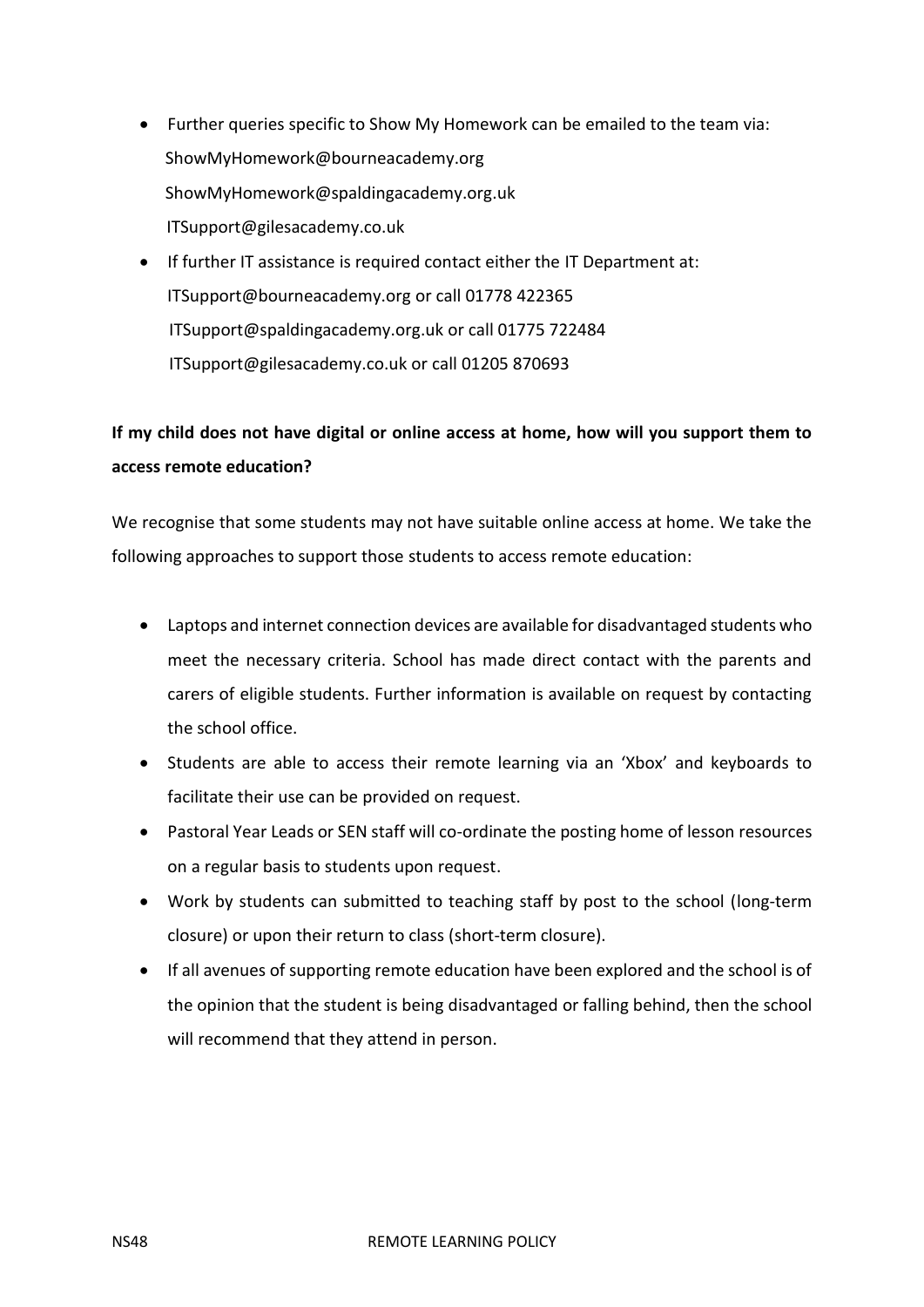#### **How will my child be taught remotely?**

We use a combination of approaches to teach students remotely:

- All lessons will be posted on Show My Homework for students.
- SLAT schools will adopt a 'Blended Learning' approach incorporating a variety of teaching styles including Microsoft TEAMS; presentations; and videos often recorded by their teachers.
- Staff may utilise a variety of external links/websites to set work such as Doddle, MyMaths. Oakwood Academy, GCSE Pod.
- Students will follow a normal school timetable with individual lessons set by their regular teacher and work is set in advance ready for Period 1 of each day.
- Each lesson will be clearly titled with an accompanying detailed lesson plan incorporating approximate timings for each task. Resources will be attached in their original format (typically Word or PowerPoint) and also converted into pdfs to allow them to viewed from any device.
- Students' questions and queries can be posted to teachers via Show My Homework who will monitor this and respond within 24 hours.
- If the regular teacher is too ill to set work from home, then an appropriate cover lesson will be set by the Head of Department.

#### **Engagement and feedback**

All students are expected to engage with remote education should they be well enough to do so. Working remotely from home presents a unique set of circumstances for each family and it is acknowledged that many families may share computer equipment and school work may have to fit in and around parents working from home schedule.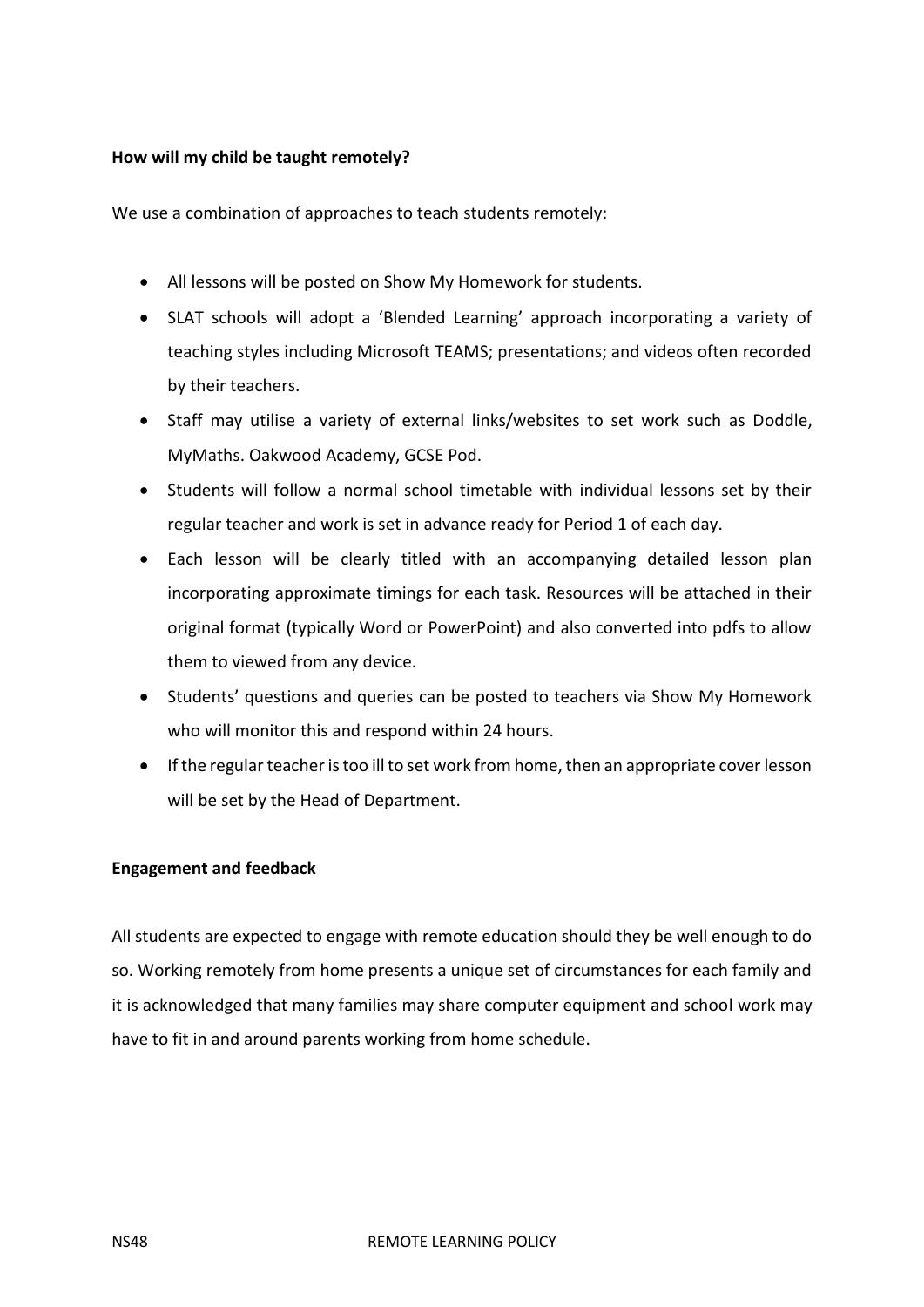Listed below are some suggested guidelines that parents and students may choose to employ.

- Setting out daily routines for schooling but acknowledging the need for flexibility as and when appropriate.
- Creating a suitable home work space environment for their children to study.
- Promoting independent study and positive encouragement.
- Assisting when required and providing guidance on how to break up larger tasks into 'chunks'.
- Monitoring their child's work load to ensure that the 1-hour limit per subject is not exceeded.
- Ensuring that the teacher's instructions for submitting the work is followed.
- Checking of the Show My Homework website to ensure that all tasks set have been looked at and completed.
- Work with Pastoral Year Lead at school to design a structured and measured plan to catch up should a student fall behind.

#### **How will you assess my child's work and progress?**

We also need to check whether pupils have actually learned the content we want them to through assessment. Feedback can take many forms and our approach to feeding back on student work completed via remote learning is:

- Whole-class feedback or quizzes marked automatically via digital platforms.
- Written comments for individual children communicated either across Show My Homework, school email or on the actual work itself.
- There is a positive emphasis on rewards and praise and staff are encouraged to utilise the full range of positive actions for students at all times.
- Contact home via phone, letters of commendation and prizes are utilised to recognise the high standards of remote learning achieved by our students.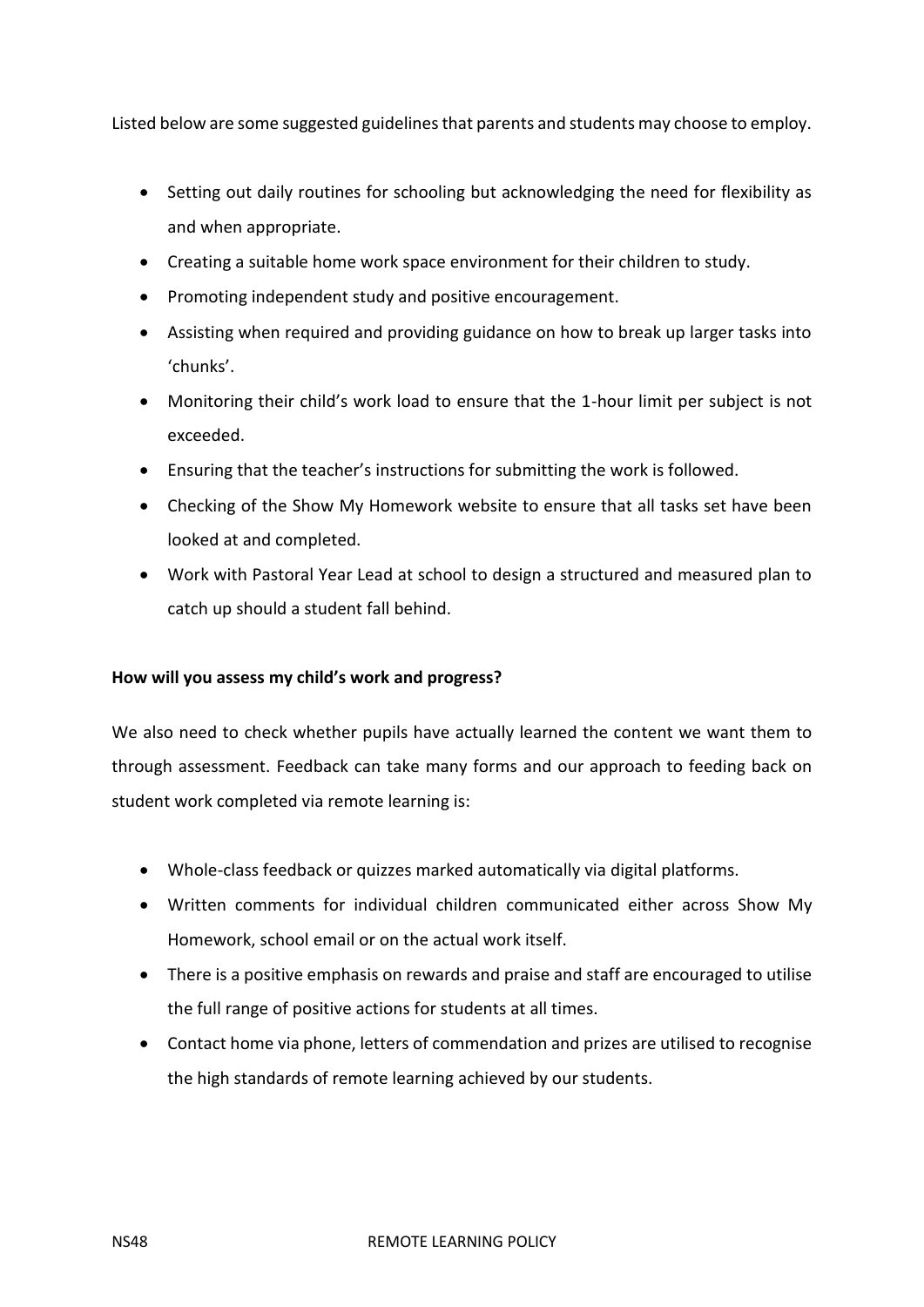Students may also be asked to upload photographic evidence of assessments – for example, they may complete exactly the same assessment work as they would in school on a written paper or in their book, photograph and upload their answers for the teacher to mark.

Summative assessment and reporting of students' progress will continue as it would if they were in school. This ensures that students can be grouped correctly moving forward, gaps in knowledge can be identified and interventions put in place. The reporting of Attitude to Learning (ATL) needs to be subtly different whilst students are learning remotely and will reflect their levels of engagement.

| <b>ATL Score</b> | <b>Level of Engagement</b>                                                     |
|------------------|--------------------------------------------------------------------------------|
| $\mathbf{1}$     | The student engages in every lesson. They ask for support and advice when      |
|                  | needed and consistently submit work in line with their ability.                |
| $\overline{2}$   | The student engages in every lesson. Work is usually submitted that is in line |
|                  | with their ability.                                                            |
| 3                | Engagement may be inconsistent. At times work does not reflect the standard    |
|                  | that we are confident that the student could produce. They are not taking      |
|                  | advantage of teacher support to improve their work.                            |
| 4                | A lack of engagement. Work is regularly not submitted or may be well below     |
|                  | that standard that we expect from the student.                                 |
| 7                | We are aware of technical issues or other circumstances (for example, illness) |
|                  | which means that the student has not been able to provide evidence of          |
|                  | engagement and completion.                                                     |

Where a student has ATL scores of either 4 or 7 then they may be invited in to school to work, depending on the individual circumstances. If a student is falling behind and requires intervention, then the school will consider whether this can be provided remotely or if the student should attend school in person. This will be decided by the school on an individual basis.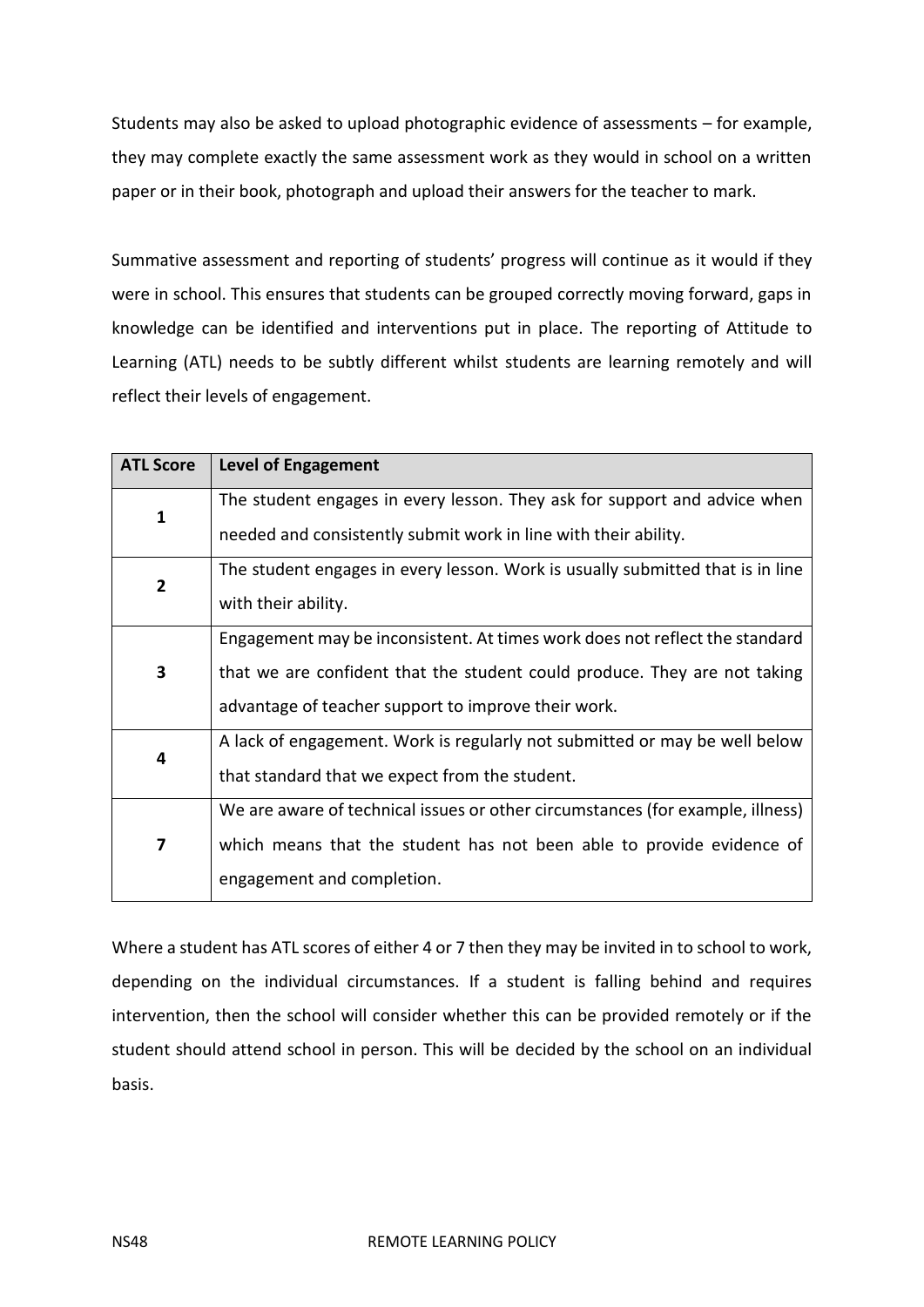The 'Progress Indicators' (for Key Stage 3) or 'Projected Grades' (for Key Stage 4 & Post 16) will be reported in the usual manner. However, teachers will take into account the effect of remote learning, so that no student is disadvantaged.

# **How will you check whether my child is engaging with their work and how will I be informed if there are concerns?**

- Individually, each teacher will check each piece of work they set and record whether this has been completed or not on Show My Homework so that all students and parents can refer to this detailed record.
- Staff may choose to contact directly those students who have fallen behind via school email, Show My Homework or by phone.
- During a full lockdown SEN staff & Pastoral Year Leads will contact home on a regular basis to check on progress and address concerns as required.
- During full lockdown daily, weekly and termly checks of progress are co-ordinated centrally by senior staff with a range of rewards and recognition given to those students up to date with their work and catch up information and additional time given to those students behind.

#### **Support for students with special educational needs**

We recognise that some students with special educational needs may not be able to access remote education without support from adults at home. We acknowledge the difficulties this may place on families and we will work with parents and carers to support those pupils in the following ways:

- All Teaching Assistants are allocated students with an Education, Health and Care Plan to work with. They check in via email with these students daily, laying out work for them on a lesson by lesson basis. They also send alternative/additional work home if required and contact parents/carers on a regular basis to provide support and advice.
- Where required this support is also offered to other students on the SEN register who need additional support to access remote education effectively.